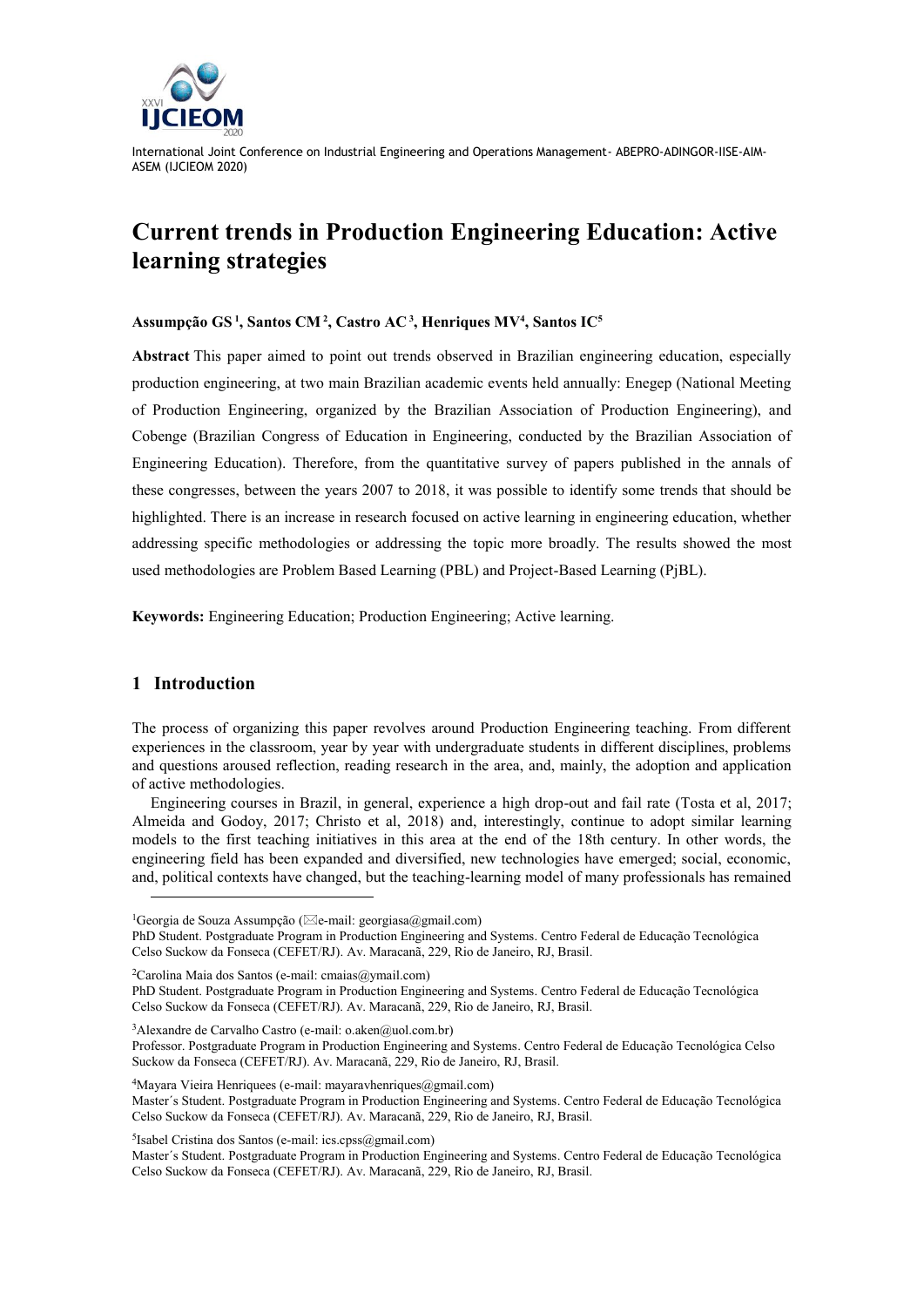

unchanged. However, for some years now, we have seen several studies showing the need for changes in curricula and teaching strategies in engineering courses (Furlanetto et al, 2006; Dwek, 2011; Turrioni, 2017).

In 2019, the Ministry of Education (MEC) approved the new National Curriculum Guidelines (DCN) for engineering courses in Brazil. This document resulted from various society sectors' joint efforts, such as class associations, government agencies, and industry. DCN highlights the concern with a learning process that guarantees intellectual autonomy to the student, which values the use of active methodologies, the importance of learning, and skills development. In them, there is also attended with the criteria construction that can cause engineering courses to undertake innovative training. At issues brought up by the DCN, the need for graduates profile to understand, among others, characteristics of: "communicating effectively in written, oral and graphic forms", "being able to interact with different cultures, by working in face-to-face or distance teams, to facilitate collective construction "and " learn to learn" (Brasil, 2019).

To propose such comprehensive objectives, in addition to those strictly technical, we need to adopt methodologies that accompany such intended purposes. If we want to educate proactive students, it is necessary to adopt methodologies that lead them to engage in increasingly complex activities, in which they have to make decisions and evaluate results, with relevant materials support. If we want them to be creative, they need to experiment with countless new possibilities to show their initiative (Morán, 2013).

Concerned with looking for examples of initiatives that have been carried out or adopted to explore new possibilities for structuring classrooms, applied methodologies, innovation efforts, the purpose of this paper has established. This objective is to point out trends observed in Brazilian engineering teaching, especially Production Engineering, in discussion spaces promoted by important Brazilian engineering associations: Enegep - National Meeting of Production Engineering, held by the Brazilian Association of Production Engineering; and Cobenge - Brazilian Congress of Engineering Education, held by the Brazilian Engineering Education Association.

### **2 Background**

The teaching-learning process has been developed over the past centuries, with the teacher as the main figure. The knowledge of the teacher has been considered valid and legitimate and passed on to students to memorize and, later, reproduce it. But, over the years, this process is questioned and new "pedagogies" emerged, seeking focus no longer on the teacher, but try to bring the student to the prominent position. Perhaps one of the most famous in this line of thought was the American John Dewey (Simon et al, 2014). For Dewey: "Learning belongs to the student: only he learns, and by himself; therefore, the initiative is up to him. The teacher is a guide, a director; pilots the vessel, but the driving energy must come from those who learn" (Dewey, 1979). In a way, another great educator, the Brazilian Paulo Freire, started his work sharing some similarities with Dewey's ideas, but he had been distanced over time (Simon et al, 2014). For Freire (Freire, 1996):

(...) teaching is not transferring content to anyone, just as learning is not memorizing the transferred content in the teacher's vertical discourse. Teaching and learning have to do with the methodically critical effort of a teacher to unveil the understanding of something and with equally critical of the student to be entering as a subject in learning, in the process of unveiling that the teacher must trigger.

Therefore, we have seen several studies pointed to active learning as a pedagogical model that can lead students and teachers to deal with changes in society, in the perception of what is to educate and learn, with the new demands faced daily. For this model, "the teacher role is to put himself as a mediator of the learning process, the student as an interactor and knowledge as a result of actions and interactions" (Elmôr et al, 2019). Elmôr et al. (2019) also show to change the traditional classroom, consider several factors are necessary, but the most important is the attitude of teachers and students, wanting and agreeing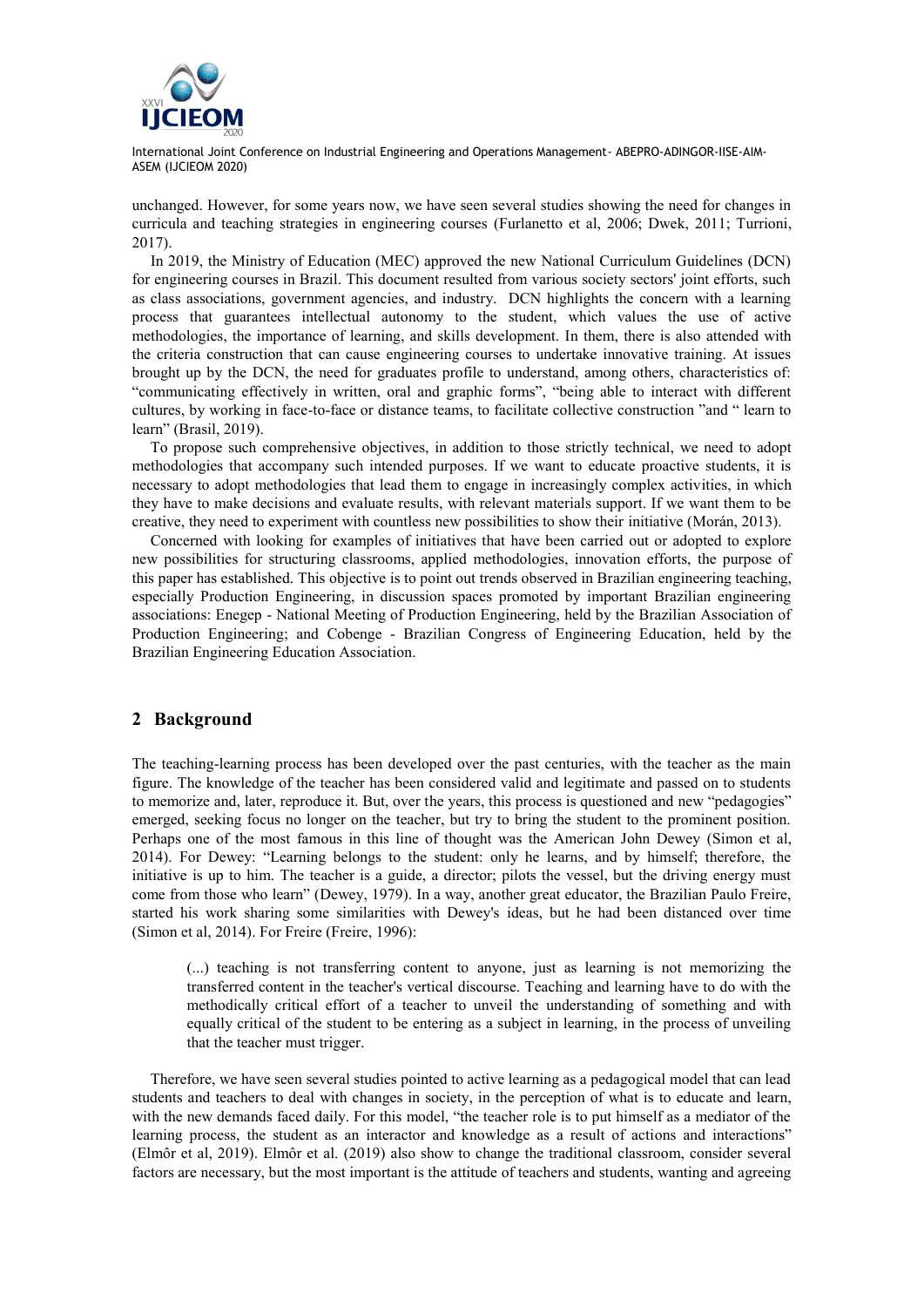

with change benefits. Also, a classroom with motivated students is great, but it can be ineffective if it does not result in learning. And yet, if students are active, but reluctant, without being involved, learning may also not occur.

To enable and encourage active learning by students, literature shows a series of methods and strategies that systematically allow activities development by the teacher (Morán, 2015; Elmôr et al, 2019; Araújo and Sastre, 2019).

It is worth mentioning, together with the implementation of changes in classroom activities planning, where another position of teacher is identified, acting as a conductor, advisor, and facilitator, to think about the evaluation form will be adopted is important. To propose new activities and maintain the old way assessing, based mainly on assessments composed of objective questions and applied at the end of long class periods and without due space for students to present in a meaningful way what they have been able to learn throughout the discipline do not make sense.

Assessment must be conceived as a resource for learning. It is a time when the teacher collects data to (re)direct teaching process: "a privileged moment of study, and not a kind of settling scores" (Moretto, 2014). This suggests the need to place more emphasis on the evaluation process.

### **3 Methods**

From the participation, in the years of 2018 and 2019, in two of the largest annual Brazilian academic events in the area of Production Engineering and Engineering Education, it was possible to notice the increase in discussions on the topic of active learning methodologies. Together with the debate around the homologation of the new DCNs, the works presented at Enegep (National Meeting of Production Engineering, carried out by the Brazilian Association of Production Engineering) and Cobenge (Brazilian Congress of Education in Engineering, carried out by the Brazilian Association of Engineering Teaching), highlighted the importance of training entrepreneurial engineers, indicating the need to adopt new practices in the classroom that enable differentiated training, with emphasis on the development of soft skills.

The perception of the relevance of the theme led to the search for academic articles presented at such events, as well as the main actions developed by researchers who frequent such spaces for discussions. Thus, it was from the survey of works available on the websites of the events, from 2007 to 2018 for Cobenge and from 2013 to 2017 for Enegep, that the data presented in the next section of this article is constituted. The other trends presented are the result of the direct or indirect participation of the authors in the actions carried out by the entities promoting the academic events mentioned. In this work, the trends listed restrict to the Brazilian panorama configuring as a first approach to the theme. This initial work will have consequences, followed by more expanded research.

#### **4 Current trends**

As previously mentioned, this paper seeks to portray trends observed in two main Brazilian academic events held annually: Enegep (National Meeting of Production Engineering, organized by the Brazilian Association of Production Engineering), and Cobenge (Brazilian Congress Engineering Education, conducted by the Brazilian Engineering Education Association). The concern with learning and active methodologies has increased over the years, which can be seen through the number of works exhibited in these spaces.

In a preliminary survey in annals of Cobenge (Assumpção, 2019), from 2007 to 2018, there was an increase of studies addressing active methodologies, in general. In 2007, is possible to see 11 published papers and in 2018, a total of 87 documents, representing an increase of about 790% over 12 years.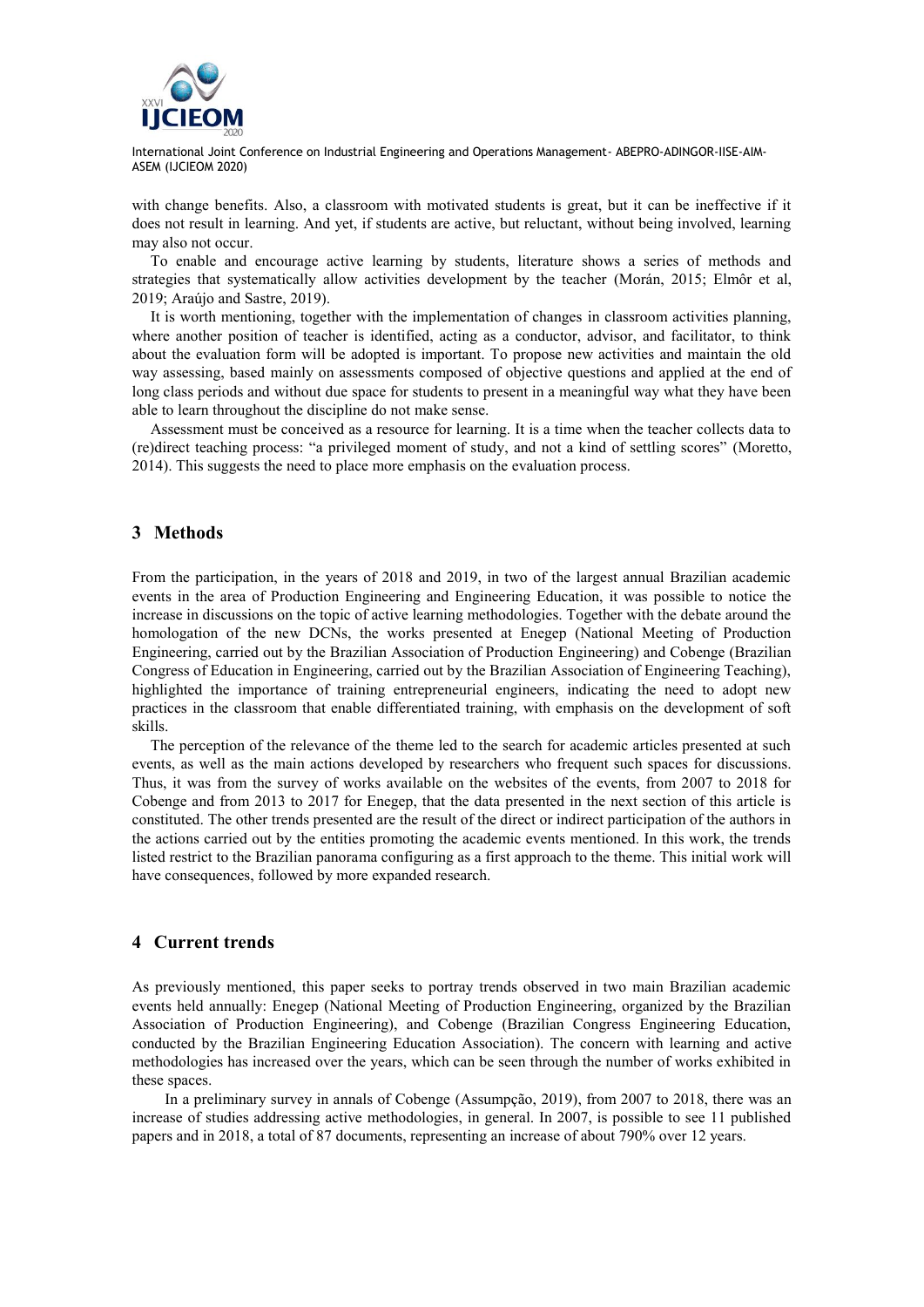

# **Active Learning in Engineering Education**

COBENGE - 2007 to 2018



**Fig. 1.** Papers presented at Cobenge from 2007 to 2018 – active methodologies. (Source: Authors, based at available information in[: http://www.abenge.org.br/Gt\\_Aprendizagem.php\)](http://www.abenge.org.br/Gt_Aprendizagem.php)

The same survey allows identifying the growth in adoption of two main methods used in engineering scenario: Problem-Based Learning (PBL) and Project-Based Learning (PjBL), which will be discussed below.

# Most used methodologies

COBENGE - 2007 to 2018



**Fig. 2.** Evolution of papers presented at Cobenge from 2007 to 2018 – about two main methodologies adopted in engineering scope. (Source: Authors, according to available information in: [http://www.abenge.org.br/Gt\\_Aprendizagem.php\)](http://www.abenge.org.br/Gt_Aprendizagem.php).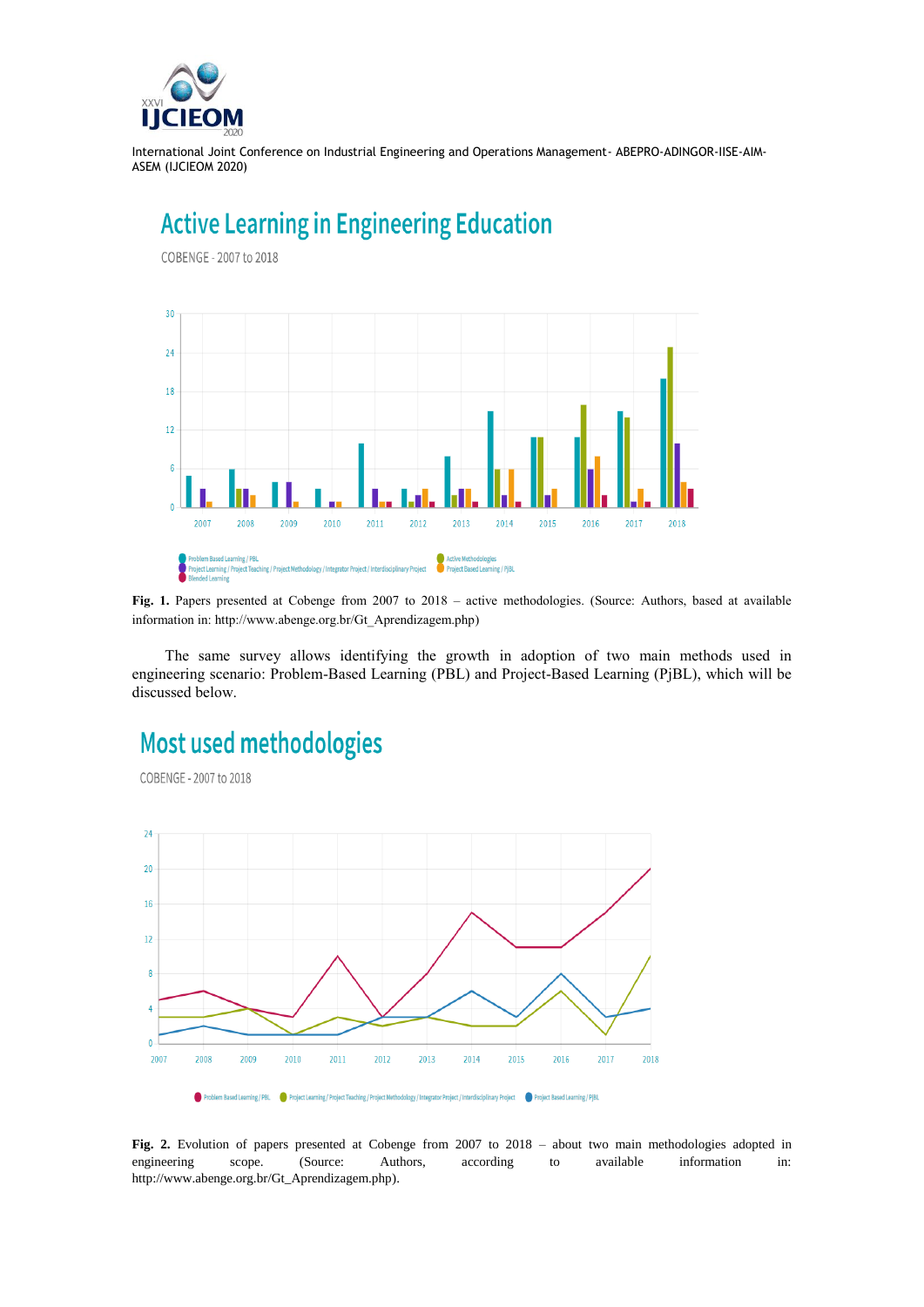

### **5 Problem-Based learning, Project-Based Learning and ABENGE initiatives**

To Fonseca and Neto (2017), active methodologies are a broad concept, which can refer to a series of teaching strategies. Among these strategies, can be mentioned Problem-Based Learning, Project-Based Learning, Peer Instruction, Inverted Classroom, Challenge Based Learning, among others (Fonseca and Neto, 2017).

Problem-Based Learning intends to lead students to learn about a specific subject through real and complex problems (Elmôr et al, 2019). "The educational concept of Problem-Based Learning removes the prospect of understanding common concepts and situates it in capacity to develop new knowledge". There are different ways of implementing the PBL, but in all of them, it is possible to find a set of activities "that start from the presentation of a problem to students, who organize their ideas, in teams, trying to understand and solve it with the knowledge they already have" (Elmôr et al, 2019).

In an analogous way to Problem-Based Learning, another method identified – Project-Based Learning – also represents an important trend because it is a teaching method in which students can have actively engaged in real Production Engineering projects. Project-based work can approach a "perspective of knowing how to achieve training in professional skills, or even with the perspective of knowing for the acquisition of methodological skills for analyzing and applying problems" (Enemark and Kjaersdam, 2009).

Project-Based Learning differs from Problem-Based Learning because it is based on the design of projects to develop transversal skills, instead of using the sequence of problems. The main difference is that for the elaboration of a project, it is necessary to have a more precise and experienced contextualization, in this way, there is a greater number of considerations to be made and more tasks (Sesoko and Neto, 2014). In addition to Project-Based Learning, it is possible to observe other implementations that vary in the number of steps and activities, in the complexity of the proposals, but whose basic principle is the creation of new products, processes, through the development of new projects (project learning, project teaching, and others).

Another strategy, the Challenge Based Learning (CBL) is part of a larger collaborative project initiated in 2008 called Apple Classrooms of Tomorrowis. CBL is an engaging multidisciplinary approach to teaching and learning that takes students to leverage the technology they use in their daily lives to solve real-world problems (Nichols and Cator, 2008).

A point to be emphasized regarding the results of the survey carried out is the emergence of Work Groups (GT) aimed at the study of subjects related to active learning within the scope of the Brazilian Association for Teaching in Engineering (ABENGE). We can find the Active Learning GT, created in 2014, with the primary objective of "disseminating the knowledge generated in the area of Active Learning in Engineering Education" and "promoting the creation of a research network in Active Learning in Engineering Education".

In 2019, Active Learning GT promoted the "1st Brazilian Symposium on Active Learning in Engineering Education", with the theme "Active Learning in Engineering Education in Brazil: Where are we? Where are we going? ". The event aimed to "Provide a forum for discussion and updating and contribute to the panorama of Continuing Education for Teachers ", having as its target audience, professors, and managers of engineering courses at Brazilian universities (ABENGE, 2019). In this sense, an interactive session "Active Learning: Opportunities and Challenges" was held with an Associate Professor at Aalborg University, a Danish university that has been adopting an academic model based on projects and problems since 1974 (Enemark and Kjaersdam, 2009). Also, several practical workshops were offered where participants could experience, in space for exchange good practices among teachers, active learning methods and strategies (for example, Problem-Based Learning (PBL), Project-Based Learning (PjBL), Team-Based Learning (TBL), Flipped Classroom, and others.)

Another Work Group promoted by ABENGE is the "Entrepreneurial Education". Created in 2016, this committee has the general purpose of "instituting a space for reflection and debate on insertion of entrepreneurial education in engineering education programs, articulating interaction with actors from academia, company, and government". This GT also intends to structure a guiding methodological guide for insertion entrepreneurial education in engineering (ABENGE, 2019). The group has been promoting seminars about entrepreneurial education since 2018. The highlight for the seminar in 2019, where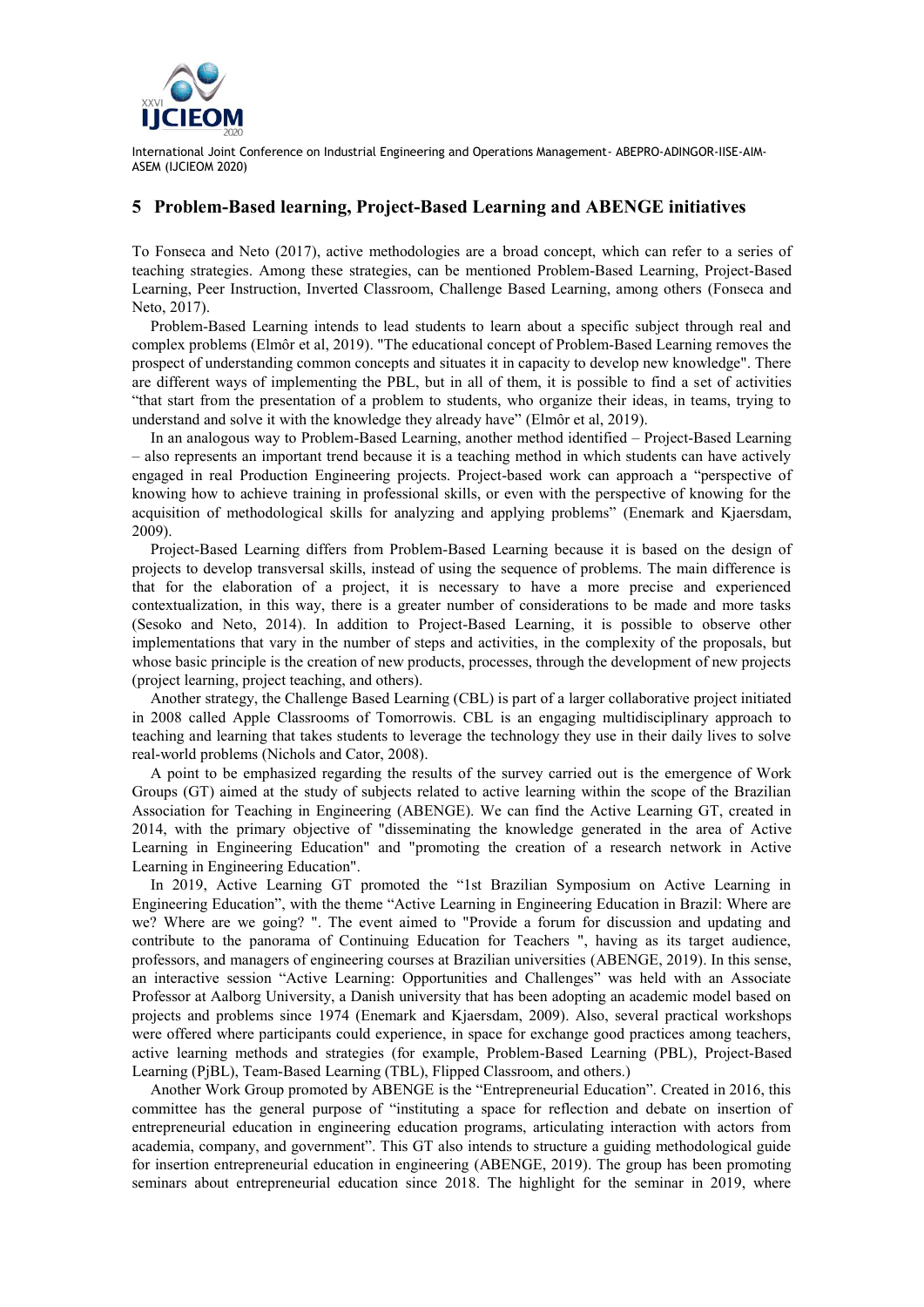

teachers from Brazilian universities were offered training on entrepreneurial dynamic learning, presenting an integrated tool (EDLE- Entrepreneurial Dynamic Learning) that has active learning as one of its pillars.

Also result of work developed at COBENGE 2019, a book organized from Directed Sessions will be launched, where it will be possible to observe the use of Digital Technologies of Information and Communication, in a stimulus to exchange, cooperation between students, supporting activities classroom and seeking to provide active learning, such as Tracker, MsProjet, SolidWork, Kahoot, and others.

About ENEGEP, some works help to understand how active learning has been dealt with in a more specific scope of Production Engineering. Santos and Figueiredo (2018) show the use of active learning methodologies in the proceedings of ENEGEP is still recent. In the period from 2013 to 2017, eight papers were identified, mainly addressing the Problem-Based Learning (PBL) methodology. The authors of these works, however, are concentrated in a few institutions in the south and southeast of Brazil (Santos and Figueiredo, 2018).

In a study on publications in ENEGEP and SIMPEP (Production Engineering Symposium) from the years 2011 to 2016, in the area of Education in Production Engineering, is interesting to note that works are concentrated mostly in the Production Engineering Teaching Study sub-area (Santos et al, 2017). Still, active methodologies do not seem to be being explored much. This situation deserves reflection since the growth of Production Engineering courses in Brazil was very high, from the years 2008 to 2017 (Santos et al, 2019). This development, it is worth remembering, was induced by a series of changes in Brazilian legislation aimed at expanding higher education in the country.

The article's relevance, therefore, can be favorably measured as a result of the entire Brazilian scenario. This panorama, eventually, differs from the horizon of more developed countries, because, as numerous researches indicate, Engineering Education is not a uniform global phenomenon (Lucena, 2008).

In addition, active learning strategies are also relevant in the face of Distance Learning Production Engineering courses. In the broad Brazilian territory, Distance Education became a preferred option and an important tool in the process of public policies in education, including on account of public universities consortia that offer quality free education (Assumpção et al, 2018).

### **6 Conclusions**

This paper aimed to point out trends observed in Brazilian engineering education, especially Production Engineering, in two main Brazilian academic events, held annually, as they are important spaces for discussion: Enegep (National Meeting of Production Engineering , conducted by the Brazilian Association of Production Engineering), and Cobenge (Brazilian Congress of Education in Engineering, conducted by the Brazilian Association of Engineering Education).

Based on the survey carried out, it was possible to perceive, among other things, the growing interest around the subject of Engineering Education, and that studies on active methodologies are increasing over the years, including within ABENGE. Also, more specifically, there was an increase in the adoption of two main methods used in engineering: Problem-Based Learning (PBL) and Project-Based Learning (PjBL).

Trends observation such as these should serve as a basis for further research. Because, in future studies focused in the classroom, it is expected to verify relevant characteristics of these methodologies, their possibilities, and / or application difficulties, to develop proposals with viable implementation and, in accordance with the needs and expectations of students, expanding your possibilities of building meaningful learning. Moreover, this initial work will undergo developments, followed by expanded research. The investigation will include not only conference proceedings but also papers on indexed bases, to confirm whether the trends verified in the Brazilian congresses remain in publications of greater density, both national and international.